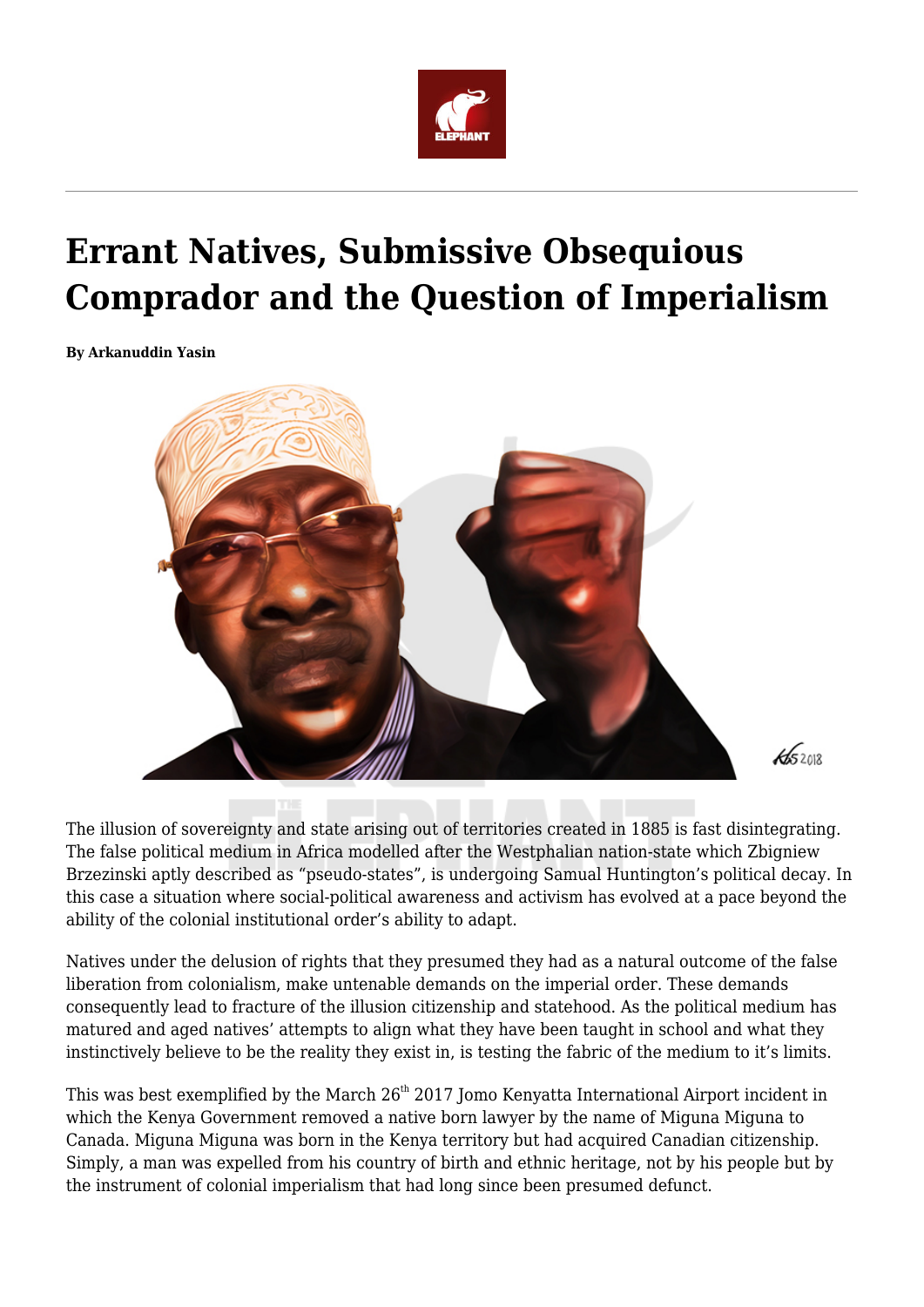The moment revealed the incorporeal prison grid that is the Westphalian nation-state geopolitical system. For both the ignorant and informed the Miguna Miguna "deportation" debacle exposed fundamental contradictions that are intrinsic to the Westphalian nation-state system.

His courageous demand to be allowed to re-enter his country of birth without passport validation created a clash that spewed to the surface the rotten core of colonial imperialist thoughts carried by a native elite whose vacuity was now beyond the political but also human.

To the south, another native, the founder and current leader of the Economic Freedom Fighters Party – Julius Malema threatens the illusion of the Rainbow Nation. Challenging the South African independence fraud which granted "political freedom" without release of the reigns of control of the economy, yet another falsity of such ontological improbability, it's mere existence is testament to the ideological bankruptcy of natives of the African continent.

"I was born here! This is my country of birth!" shouted Miguna Miguna

While standing at the doorway to the plane that was meant to fly him to any destination but his home country.

A *native*, begging for *jus soli* (Birthright citizenship).

Native. Jus Soli.

The irony of our dystopic reality.

## **"I am a Kenyan!"**

Declared Miguna Miguna demanding *jus civile* in a state of *colonus*, intending *jus naturale,* while in an actual state of *jus gentium*. Ignorantly claiming *jus civile* where no state even exists.

"I am JaLuo", directed at the JoLuo *Ruoth* would have been more conceptually consistent with *jus civile,* though even more impotent. Given in our coloniality, we have obsequiously embraced inane oxymoron like "negative ethnicity", at once de-legitimizing our own "larger families" and compelling submission to colonial abstractions like "Kenya" which are defined and redefined at will by the imperialists, as we witnessed in Sudan and other regions of the world. An example being the current re-engineering of identities in the Middle East through the Greater Middle East Initiative GMEI which is re-mapping the old and worn genocidal British-French Sykes-Picot colonial order of the 20<sup>th</sup> Century in America's sociopathic imperial image. The cry "I am JaLuo" would sadly not only have been impotent but also politically incorrect.

One is only allowed to identify with the identity imposed by the imperial colonialists, any other is met with ridicule at best, and the potential danger of political lynching for "tribalism" by fellow serfs, at worst. No-one dare shout "I am ndorobo!", on an international stage, where when Phil Neville says "I am British and Proud". His ethnicity is not only acceptable but is also recognized institutionally and procedurally. White ethnic identity has citizenship, in fact sufficient *jus civile* to cater for any whom the white power structure would deign to grant use of their ethnicity i.e. an Arab and Somali can say they are British without fear of contradiction while the reverse would be preposterous. The small "n" in "I am ndorobo!" and the capital "B" in "I am British and Proud" is deliberate.

With this simple "sleight of hand", the imperialists can enjoy citizenship in expropriated lands where they do not belong. They have created political aberrations like "kenya", which enable contradictions that sustain a system that keeps the native inhabitants of colonies and occupied territories from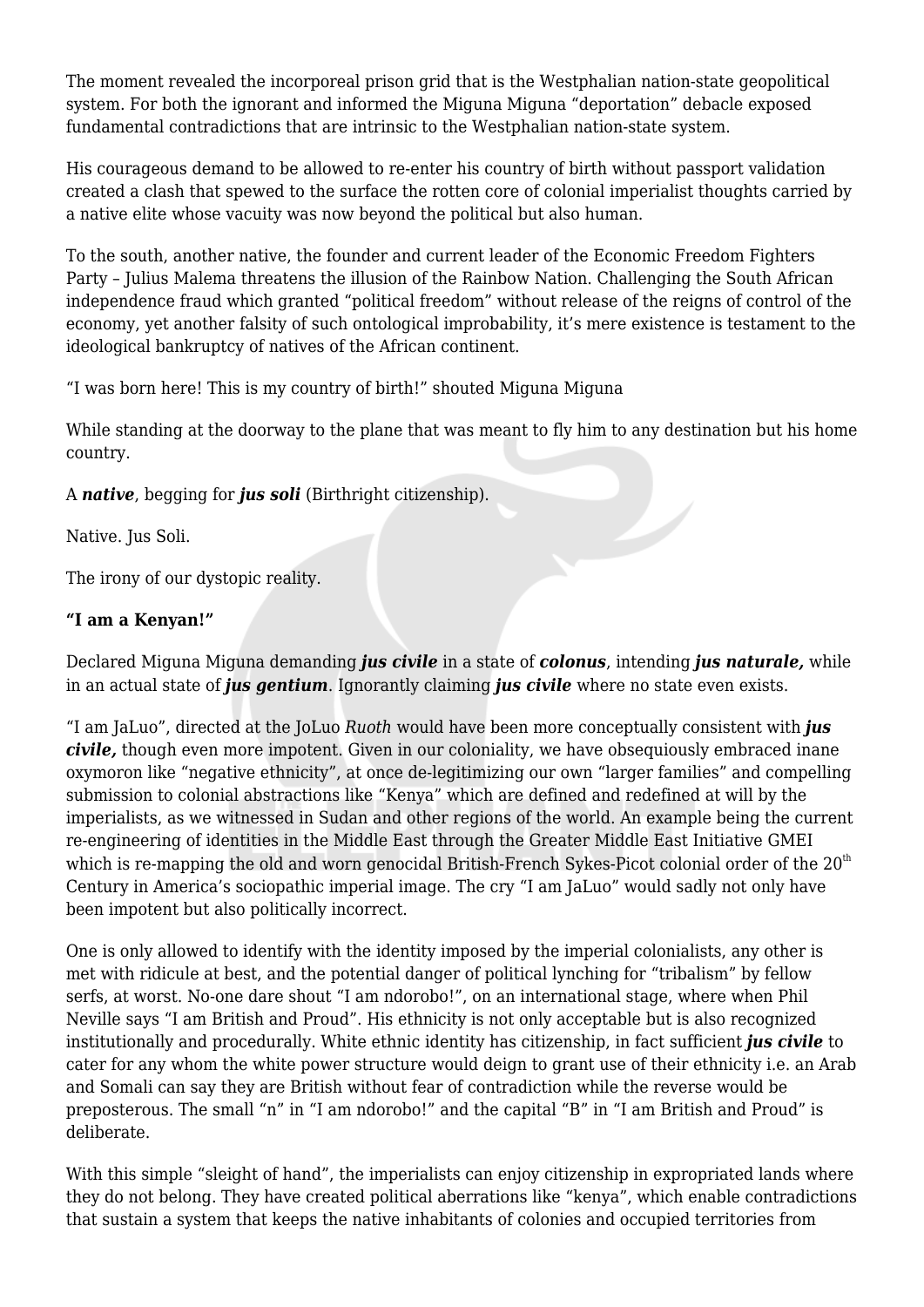enjoying the rights of citizenship in the suzerain's homeland, while allowing the imperial citizen to enjoy rights in the occupied land equivalent to those in his own.

The colonial status and identity structure Prof. Mahmood Mamdani effectively described is based on the melanin phenotype. Rights belong strictly to low melanin individuals who look pink but are termed white and defined as imperial citizens, they are governed by Civil law. This superstructure is also occupied by a sub-class of individuals with more hyper-activated melanin, termed as brown. Though this subject-class occupy the upper strata governed by Civil law, they exist below the citizens and only have privileges. Natives occupy the substructure as a large muddy brown to black muck that has neither rights nor privileges and exist outside the remit of Civil law. The implications of which are, for example, murder does not apply when it is of a black (notice the absence of the term person) by a white person.

Simply put, the right Miguna Miguna demanded was a right of being a Luo to the Luo Nation. He was demanding this natural right from the un-natural entity of a colony which itself masquerades as a State and therefore has in essence no citizenship to offer, anyone.

#### **"I am a Kenyan!"**

Cried Miguna Miguna for the umpteenth time to any and all who would listen, a *peregrini* (alien), now out of his depth desperately using any and all means of identity available *jus coloni* (S*erf; status of tenant farmer in Rome between freedom and slavery*), *jus soli* **(***Birhtright citizenship*) in order to be granted access back in to the "Kenya" province of the Imperial Empire, not knowing neither *civile* nor *gentium* exist for the natives.

#### **"I am a Kenyan!"**

Demanded Miguna Miguna the house negro, through the transparent airport departure lounge door to excited members of the Ministry of Truth in a bizarre moment loaded with dramatic scenes and contradictions that leaped back and forth between shakesperean drama and orwellian dystopia.

He flashed his chattel tag, the infamous *kipande*.

Yes, he was definitely one us, a slave, he belonged in our fields.

No longer a resistance "General"?

The curse of native cyclopia. Given yet to "form" "mind", "essence" makes no "matter".

He demanded to be allowed back in to the field. He had realized, that though being a field negro was wretched, being amongst his fellow slaves consolidated his identity and reinforced his esteem and sense of self, compared to living in the lap of the master where there was all comfort, but total deontological corrosion.

Why was he now seemingly rejecting the safety and security of his master's house? In exchange for what we dare ask? The negro had tasted life. The field promised fame, power, relevance he could never enjoy in the master's house, which though comfortable was cold. Nothing beyond the comfort was real. Man was not created to live in the comfort of another man's house. It is not natural, not for any Man, only for a slave.

The fields though harsh are real, hardship strips masks, revealing us to ourselves, giving rise to struggle, struggle to meaning, meaning to purpose, purpose to life.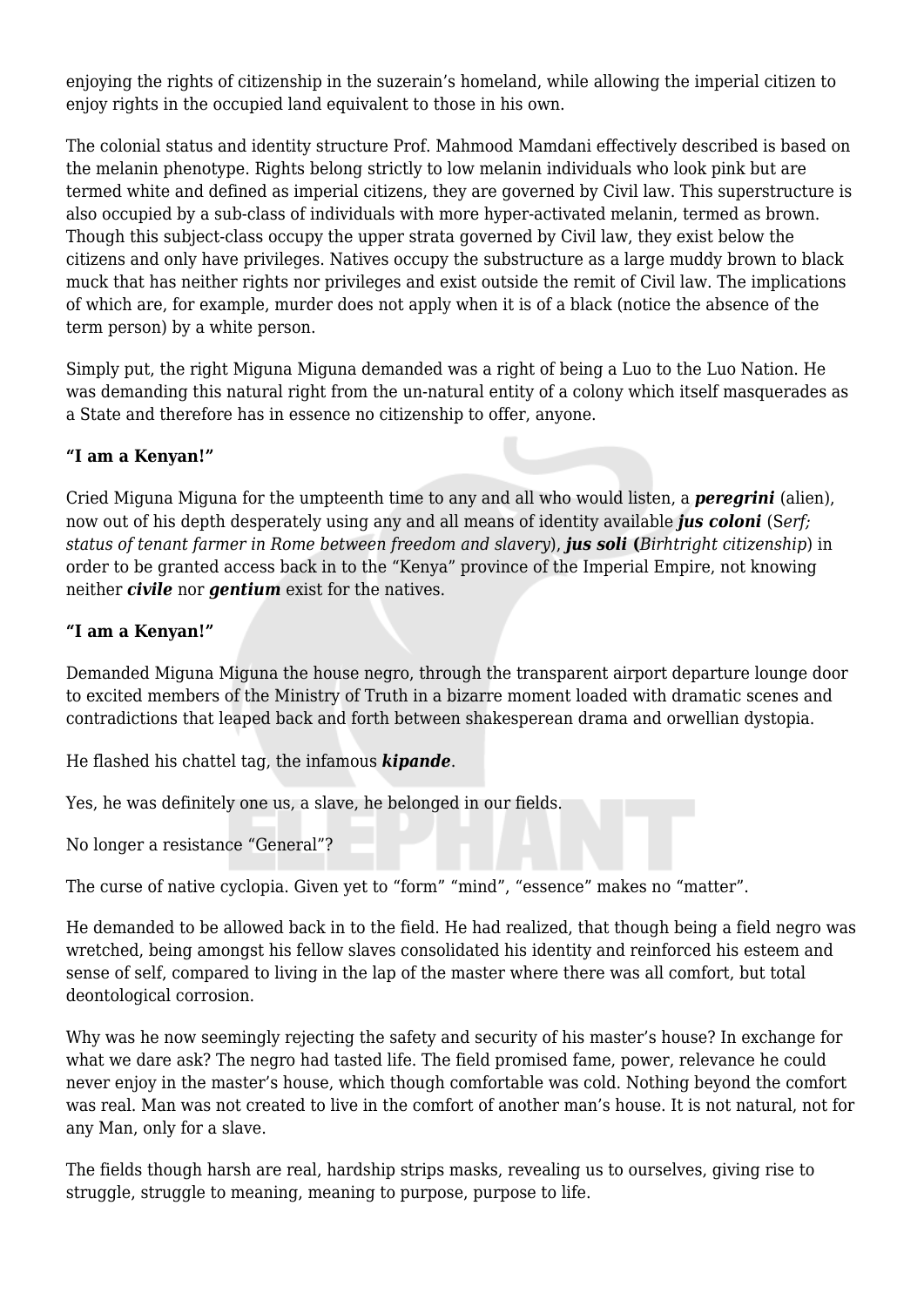The life the negro had tasted.

## **"I am a Lawyer!"**

Exclaimed the plebeian in patrician outrage. Shocked by the treatment meted out on him by fellow members of his own underclass.

Neither being "born here" (wherever "here" is), nor being a Lawyer, nor being "Kenyan" entitled the poor agitator to anything. In actual fact, being "a Kenyan" his greatest defence actually qualified him for the greatest subjugation. As being a Kenyan unlike being a Somali or a German, was the actual slavery.

According to the Kenya Gazette Supplement No. 93 of 7<sup>th</sup> December 1960 the term "Kenya" means, *the colony* and **Protectorate of Kenya Crown Land.**

What is the "**Kenya Crown Land**"? It rises from the Crown Lands Ordinance (C.L.O) of 1902.

To be "Kenyan" is to be chattel property of the Crown, to be "proudly Kenyan" is to be proudly chattel property of the Crown.

## **"I am undocumented!"**

Protested Miguna Miguna. Imagine that; A world in which to be undocumented is to be institutionally non-existent. But close scrutiny reveals that "some animals are more equal than others", as the "Citizens" of the world do not need to prove their right to re-enter their countries using Passports. Reaffirming the fact that the native has no systemic rights in the imperial order, even in his native land of birth.

## **"I do not have status!"**

Shouted Miguna Miguna at the highly professional pilot. "I have no status in Dubai!" he cried very legitimately. As landing in Dubai without immigration status could expose him to unnecessary harrasment, potential prosecution and even temporary incarceration.

This, for the first time was serendipitously correct in literal terms, and in Dubai he would have been treated exactly as such, a runaway slave.

Without the chattel tag in form of passport or identity card, the native literally has no status, anywhere. While the Queen of England does not require a passport to travel anywhere, not even his President escapes this procedural requirement essentially exhibiting the pecking order even at Head of State level. As for the native he is no less a slave now than he was a century and a half ago, secular imperialism has only evolved an incorporeal yoke for him.

## **Guns mean nothing! Guns are not issues!" sneered Miguna Miguna disdainfully…**

while standing at the barrel end of the insurmountable power of the loaded gun of imperium, he inadvertently revealed why he and his ilk are damned to eternal slavery to men.

Guns are key. Gun ownership is organically related to political agency. Gun ownership in the sense of right to arms is fundamentally integral to Citizenship. The "Gun control" controversy the World has witnessed in America is not about the civilian attacks conducted by deranged gunmen that the main stream media so loves to amplify. It is about political agency. The American people having an instinctive sense of the true essence of slavery having been both subjects and slave owners, and now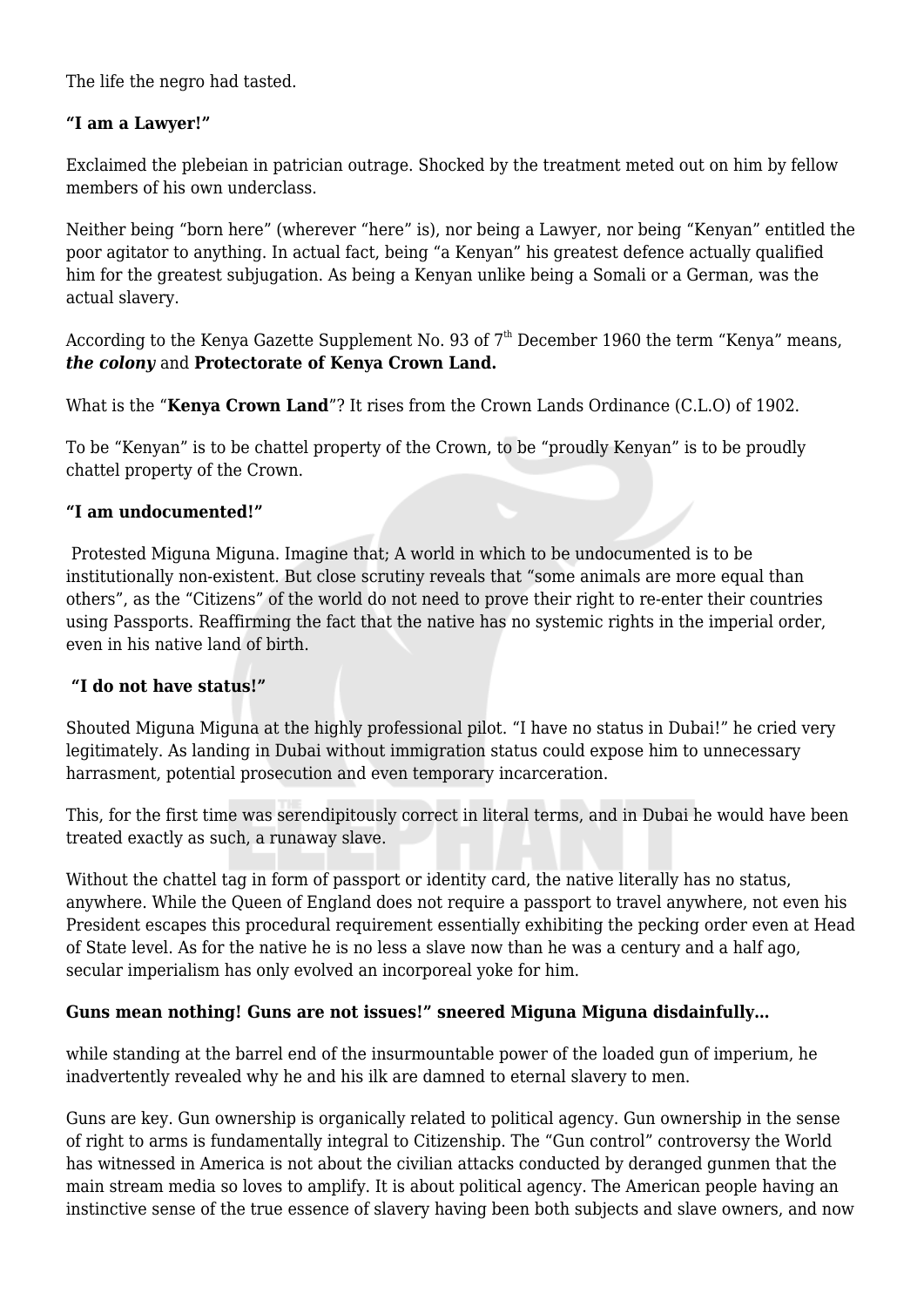FREE MEN. Americans deeply understand that "Gun regulation" is political subjugation.

Arms and guardianship were defining characteristics of Citizenship even in Ancient Greece and Sparta. Only chattel slaves were not allowed to own arms then, guns now. Natives. If one can take a moment to flash back to the "Westgate"incident. The Asians who out of nowhere filled the parking lot, for local citizenry, bore a strange arms configuration – Semi-Automatic and Automatic Weapons. No organized group of native civilians is known to be armed in this way, not even in the Private Security Companies. Begging the question, how? Why?

Prof. Mahmood Mamdani in his treatise on Citizenship equips us with the tools to understand the colonial system. Once clearly understood it reveals the existing socio-political identity and dispensation to be simply a paint job, cosmetic makeover of the imperial system established in 1885.

To recap, the top rung is occupied by individuals like Tom Chomondeley, the great grandson of the  $3<sup>rd</sup>$  Baron Delamere, who has the three vital characteristics necessary to citizenship under Secular Imperialism; very low melanin, property ownership and guns. The bizarre drama all witnessed where then "state employee" Attorney General Amos Wako, flew "state employee" Director of Public Prosecutions to Nakuru NOT to initiate but to terminate the prosecution of Tom Chomondeley, in a case where he was being charged with killing Samson Ole Sisina, a state employee!? This conundrum is only effectively explained by Prof. Mahmood Mamdani's classic treatise "Citizen And Subject" which revealed the real imperial writ, that has been insidiously cosmetically masked by a bankrupt native elite using a false constitutional order. A white man killed a native, a legal nonperson. The promulgated constitution of the territory **did not** and **does not** apply to imperial citizens. The constitution is then in reality the amalgamation of customary norms of natives into a social contract strictly for natives. Scaled to state level where the property is "oil and minerals" and the guns are "nuclear weapons", one finds an analogically equivalent order, which qualifies and enables "white" nation ownership rights to all the oil and minerals on earth and possession of Nuclear weapons. The Nuclear Non-Proliferation Treaty is the demarcation line between Civil States and native territories. Thus the great political effort to de-nuclearise the East.

The materialist nature of Secular Democracy compels a logic of power as the criterion of rule i.e. "Might makes Right". Citizens for this reason must guarantee their rights from the sovereign, their rights are not guaranteed by the Sovereign. The right to ownership of arms is not manifest in the "Firearms license" local drug dealers, elected natives and other petty bourgeois who like flashing at restaurants, when not terrorising family members and competing lovers with.

Gun ownership is epitomized by Cliven Bundy. It is manifest in Cliven Bundy's ability to exercise defensive power against an organized expropriator in the form of the United States rogue government. The legal dispute between Cliven Bundy and the United States Federal Government is not the primary issue of importance. Of concern is how the armed standoff between Cliven Bundy's armed militia and armed agents of the United States Government Bureau of Land Management between April  $5<sup>th</sup>$  2014 and April 12<sup>th</sup> 2014, ended with a United States Government standing down.

Why did the United States Government hesitate? Why not another Waco? This is a government which is infamous for love of overkill, be it by conventional, nuclear, chemical or biological weapons means. Death of innocents is no matter for the United States Government, what about an armed militia?

One has to understand how the white horizontal rungs intersect with the columns of the global property rights regime to create the power structure that Imperial elites depend on to subjugate the World. It is in this interstice, that Cliven Bundy made his stand.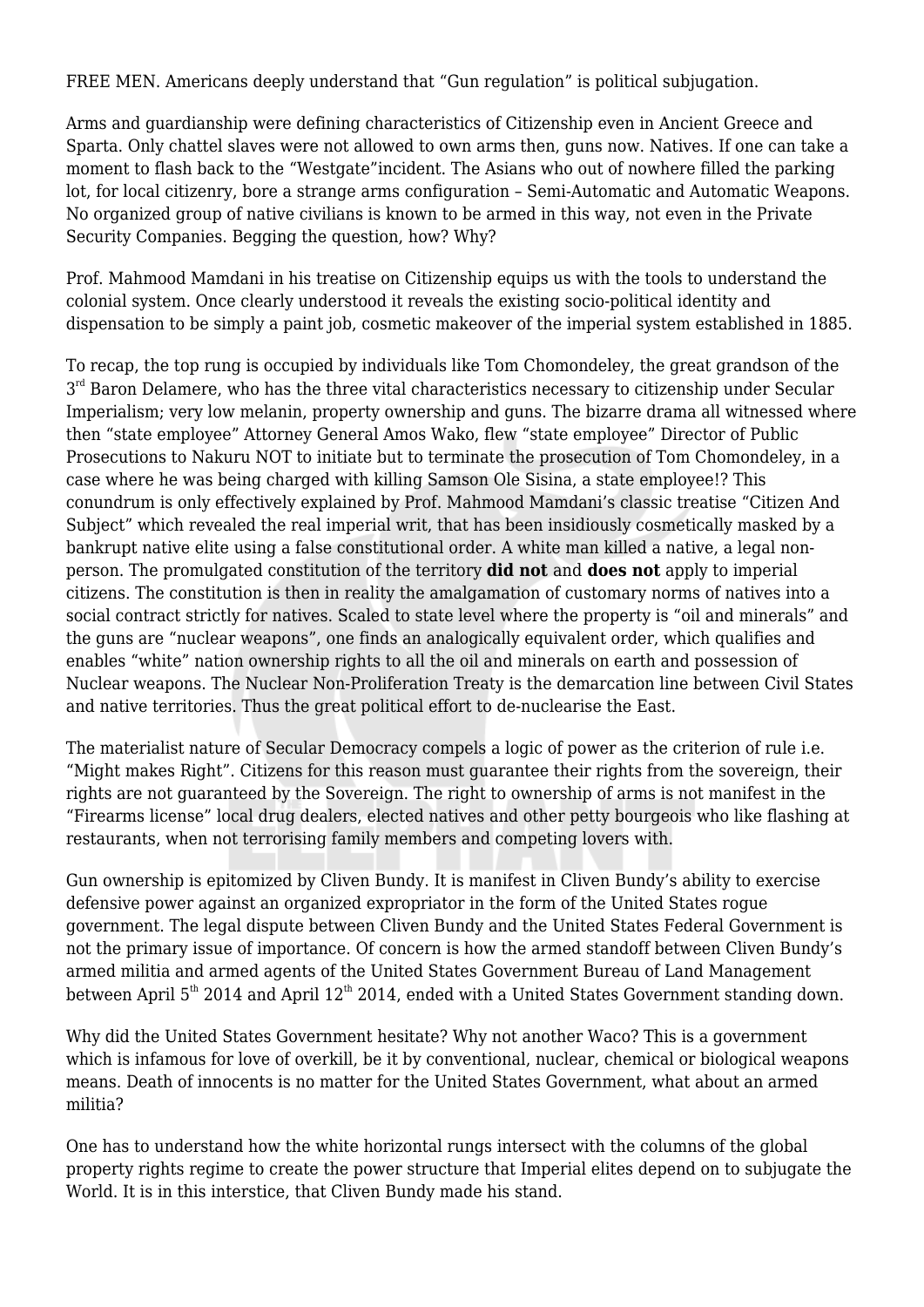The United States Government could not de-legitimize Bundy as a fanatic like David Koresh and neutralize him, given first, his call was Patriotic, second he is a "White Property Owner". Patriotism is the call the United States Government uses to raise canon fodder for its imperial wars around the world. Such contradiction would have endangered the false basis of its existence with exposure. Given second he is White and owns Property, his execution would have potentially undermined the power structure that the imperial elite depend on to subjugate the entire world.

This is why the Imperial United States Government, owner to a standing military of a million plus clones, Nuclear Submarines, Carriers Strike Groups, Nuclear and Ballistic Missile arsenals unrivalled by any other power (now and in history), X-37B robotic space plane and the HTV-2 hypersonic glider prototype, when confronted by a small band of *armed*, *white*, *property owners*… blinked.

Had "the people" owned arms in England during the expropriatory "Enclosure" policy (essentially robbery of land by the elites), the history of the entire World would probably be different.

Guns matter. Raising the question, how does the other errant native, Julius Malema intend to accomplish his mission?

## **"Expropriation without compensation!"**

Declared the Leader! "Expropriation without compensation!" chanted the crowd in ecstatic consent! "Expropriation without compensation!" demanded the renegade! "Expropriation without compensation!" saluted Africa!

What is your method, Julius Malema? Who or what is your sovereign source, Julius Malema? Given you support Democracy, from where will you raise force to compel, reward and punish? What is your new "post-expropriation" world order? Where are your guns?

The *title deed* is an article defined by law but more importantly anchored in the sovereign. Thus Beth Mugo's infamous statement "The title deed is sacrosanct", implying to undermine it is to undermine the sovereign. It is the most powerful manifestation of the concept of "property rights". To expropriate is to negate "Property Rights". Property Rights are a global regime. To negate property rights is tear up the global property rights regime. It is an attack on the global imperial sovereign.

Lenin, Trotsky and their merry band of Bolsheviks and Mensheviks respectively, tore up Tsarist ancien régime and instituted Communism. A world that promised equality to the masses, "distribution" to everyone as much as they needed, "expropriation" from everyone as much it could. To the elites party membership and safety from the Red Army and dreaded Cheka.

The Queen of England massacred natives around the world, tore up their communal order and instituted Secular Imperial Colonialism in the form of "In-direct Rule". For the masses who collaborated, the Queen promised acquisition of transcendental real-estate through Christian conversion. For the elites who collaborated, the Queen granted English as a Language, token realestate and a place in her extractive administration overseeing native labour. For all others, her soldiers torched their villages, mowed down men, raped and killed their women and children of all ages, pogromed and interred their entire tribes and nations into camps and reservations where she would starve them into submission and death.

America killed hundreds of thousands using nuclear weapons to send a message to the entire world, **Imperium**. Like the Queen of England in a necessarily paraphrased copy and paste, America has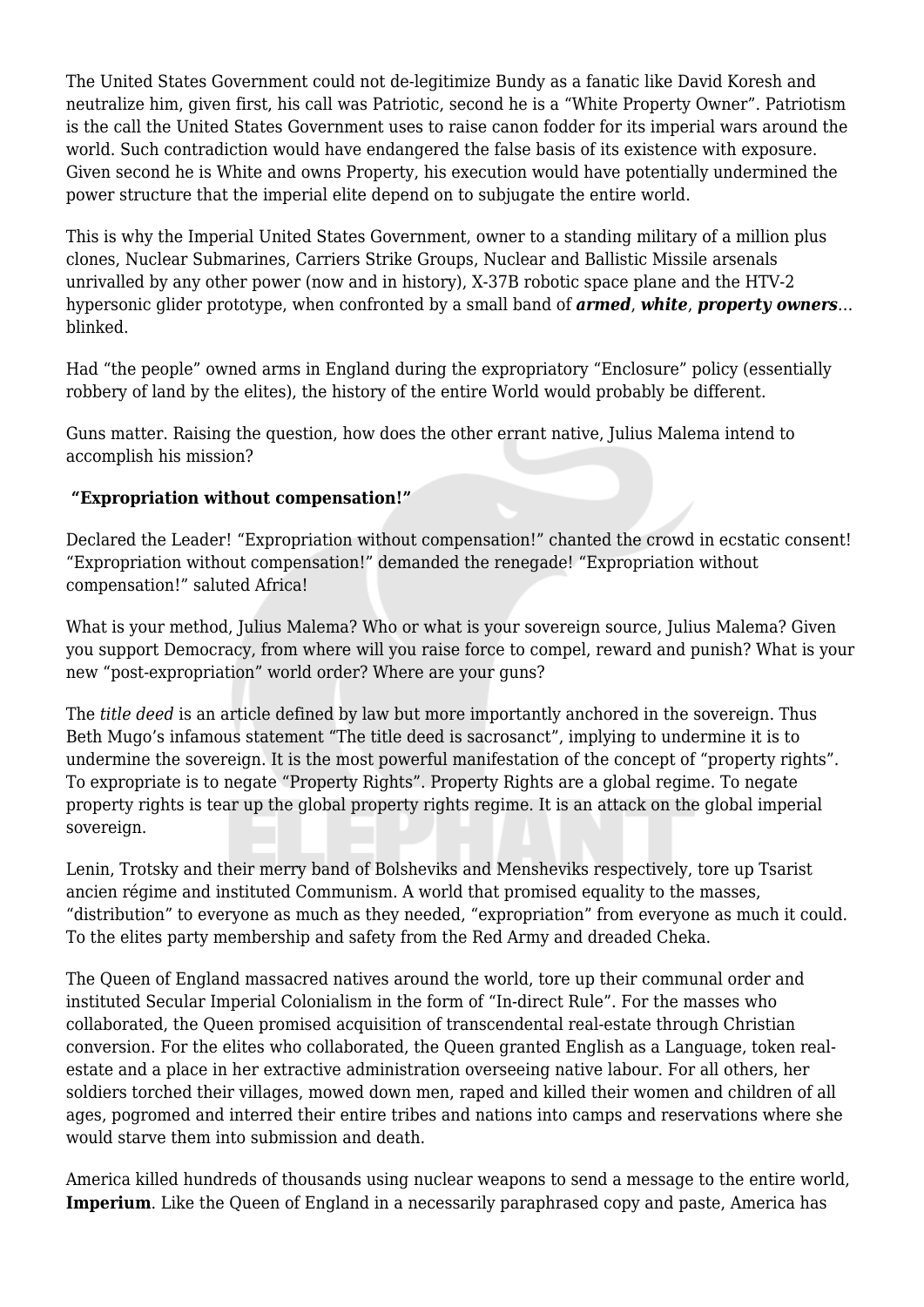"*massacred natives around the world, torn up their social-political order and instituted Secular Imperialism in the form of "Democratic Rule". For the masses who collaborated, America promised "Freedom" through Secular conversion. For the elites who collaborated, America granted "lives of the Rich and Famous", and a place in her extractive capitalist order. For all others, American soldiers torched their villages, mowed down men, raped and killed their women and children of all ages, pogromed and interred their entire tribes and nations into refugee camps around the world where the United Nations Security Council would use them as pawns on Zbigniews Brzezinksi's Grand Chessboard as their 'Peacekeeping Soldiers' abused them and their children".*

What is your source of authority Julius Malema? What imperium will you leverage to execute expropriation? What framework will you use to phase-in to a new political post-expropriation order?

Or are you Jean-Jacques Dessalines, whom after successfully stamping out resistance through the Haitian revolution of 1804, then sought to re-engage his nation to the same Imperial system that gave rise to his oppressors? This was repeated more recently through Democratic process by the Muslim Brotherhood in Egypt. A journey of blood tears and sacrifice out of Misr, literally, then right back in to the arms of Firaun.

While vengeance is sweet, vengeance is right, and vengeance is just, vengeance is only linear at individual level. At sociological level it is evolutionary. The sequence of events in relation to cause and effect only move in one direction along the timeline. A simpler but poor analogical example is, in contracts of kinship. When one marries to end the marriage one undertakes a divorce, one does not undo the marriage by *un-marrying*.

The failure or inability of the natives to successfully defend their land or conduct a revanche created a new reality which cannot be altered by the same political praxis that created it. Iraq and Afghanistan cannot remove the Imperial occupier through Secular Democracy, this is a matter of ontology. Somalia cannot remove America's proxy occupation – AMISOM by the method of invitation which it presumably used to create it.

Expropriation is materialist praxis, the method of Secular Imperialism. One cannot "undo" expropriation by expropriating. Expropriating the expropriator (though fun and probably vindictively satisfying) does not undo the first act of expropriation but in essence effects a new act of expropriation with it's own effective outcome. Vulgarly, equivalent to "raping the rapist""murdering the murderer". It is a completely new, different, separate action/event in the continuum of life. The purpose here is to create and share a template that can help understand and discuss the nature and consequence of this line of action. This submission is not advice to "do or not do".

Iraq and Afghanistan will lift the yoke of Imperialism by Islamic revolution. A new Islamic dispensation ordered on the sovereignty of the Sharia of Allah (Mighty & Majestic), enabled by the praxis of the Sunnah (Method) of the Prophet and last Messenger to Mankind, Muhammad (PBUH). The method for Islam to acquire dominion and the post revolution civilisation are clearly articulated in Islam's holy texts. To those whom Islam would rule, Islam governs by rational gravity of truth, not the brutal logic of power. Islam for instance solves the problem of land concentration by instituting a land tax based on the productive potential of the land rather than expropriation. This compels productive use of the land triggering an explosion in employment opportunities (as Agriculture has in economic terms the largest potential for employment at all levels, low skill, middle to high), a drastic drop in food prices, food security, all the while averting the social and economic upheaval that devaluing the title deed would cause. As, for those who have neither the interest or capacity to cultivate the land and used the title deeds purely speculatively, the will have the opportunity to voluntarily surrender the excess they hold of the limited resource that is land through voluntary commercial transaction. Taxing the land rather than labour not only increases the treasury of the